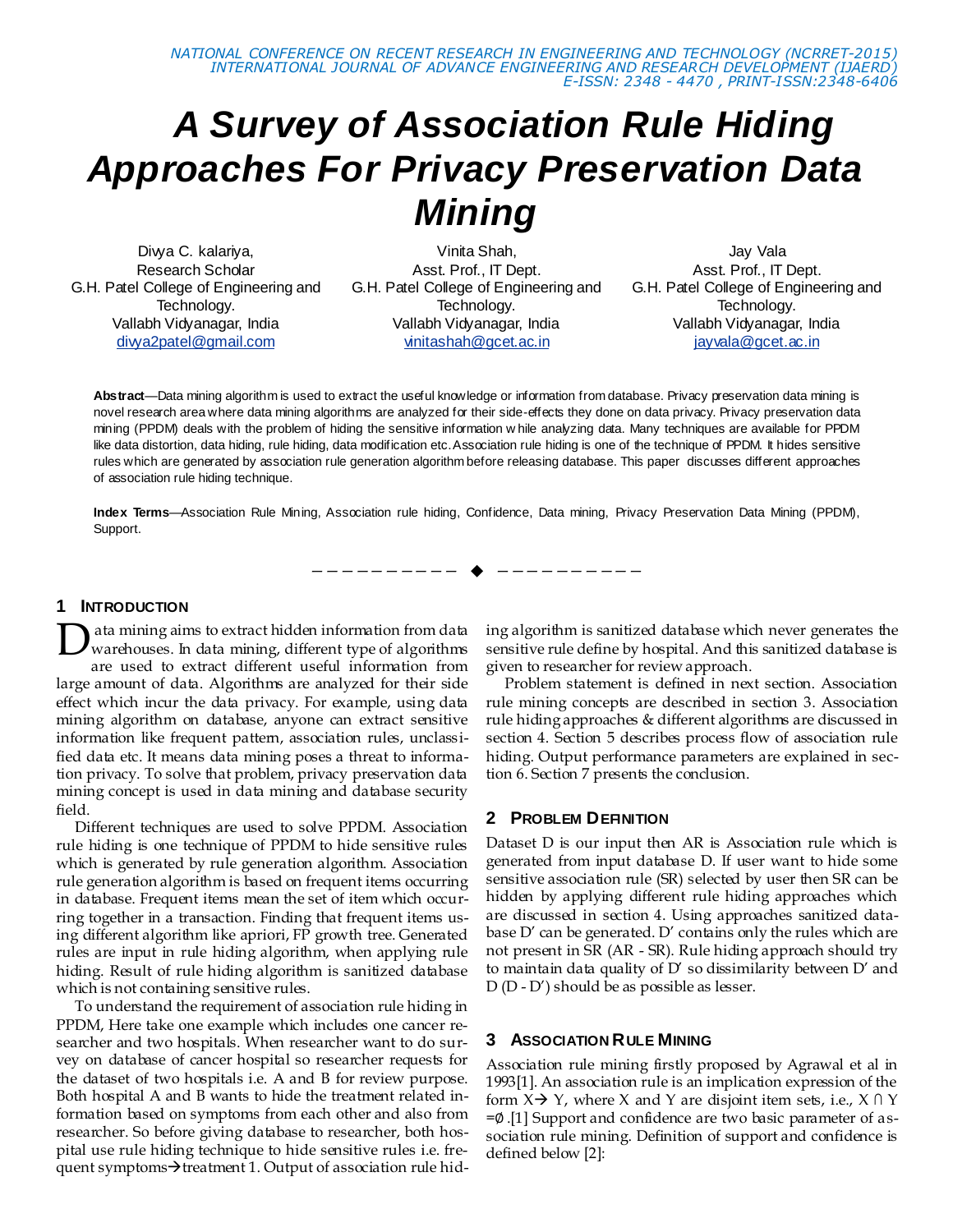Support is percentage of transactions in dataset that contain XƯY.

$$
Support(XY) = \frac{Total\ no\ of(XY)}{Total\ no\ of\ transaction\ in\ D}
$$
Confi-  
dence is the

percentage of transactions in dataset containing X that also contain Y. Confidence show the conditional probability.

$$
Confidence(XY) = \frac{support(XY)}{support X}
$$
 (2)

Based on Minimum

Support Threshold (MST) and Minimum Confidence Threshold (MCT) value, frequent item set and association rules are generated using different algorithm like apriori, FP growth.

If user want to hide the rules then he should try to decrease the confidence value of that rule compare to MCT. User can do this by decreasing the value of confidence by increasing the value of denominator or by decreasing the value of numerator. And the value of denominator and numerator can be changed by altering the value of support count of Item sets. Altering the values of support count are based on different approach which are explained in next section.

Result of association rule hiding algorithm is based on some parameter like accuracy, completeness, consistency of sanitized database.

#### **4 ASSOCIATION RULE HIDING APPROCHES & DIFFERENT ALGORITHMS**

The concept of privacy preservation data mining has been recently proposed in response to the concerns of preserving privacy information from data mining algorithms. [3] Basically there are two type of privacy related to data mining which are output privacy and input privacy. Output privacy, means the data is minimally altered so that the mining result will not disclose certain privacy. [4] For output privacy, many technique are developed i.e. heuristic approach based technique like perturbation, blocking, swapping etc. Input privacy, is that the data is manipulated so that the mining result is not affected or minimally affected. [4] For input privacy, many techniques are developed i.e. cryptographic approach based technique like secure multiparty computation etc.

There are main five types of different approaches of association rule hiding which are related to input/output privacies are discussed below.

#### **4.1 Heuristic Based Approach**

This approach involves efficient, fast and scalable algorithms that selectively sanitize a set of transactions from the original database to hide the sensitive association rules [5].It is divided further in to two types that are Distortion techniques and blocking technique.

Distortion technique delete items by replacing 1-values to 0-values for reducing the confidence of rules or this technique add items by replacing 0-values to 1- values for reducing the support of rules. Sensitive rules are being hidden based on

modification in database due to deleting or adding the items. Different algorithm are available for this approach. In [6], authors have presented three algorithms 1.a, 1.b and 2.a for hiding sensitive association rules. Algorithm 1.a inserts the items in transaction therefore increases the support value of L.H.S. side items in rules so confidence of that rule will be decreased automatically. Side effect of insertion new items in database is generation of new association rules. Algorithm 1.b and 2.a deletes the R.H.S. items of rules so confidence will decreased. Sometimes algorithm 1.b & 2.a affect the non-sensitive rules also. Two algorithms Increase Support of L.H.S (ISL) and Decrease Support of R.H.S (DSR) are proposed in [5]. In [7] Algorithm DCIS (Decrease Confidence by Increase Support) and DCDS (Decrease Confidence by Decrease Support) are proposed. ISL and DCIS based on item adding approach while DSR and DCDS is based on Item deleting approach. DSRRC (Decrease Support of R.H.S. item of Rule Clusters) is given in [8], which provides privacy for sensitive rules at certain level while ensuring data quality. Proposed DSRRC algorithm clusters the sensitive association rules based on R.H.S. of rules and hides as many as possible rules at a time by modifying fewer transactions. Algorithm DSRRC cannot hide rules having multiple RHS items. To solve the disadvantages of DSRRC algorithm, MDSRRC algorithm are proposed in [9]. Table 1 describe the list of different algorithms of distortion technique..

TABLE1

| <b>LIST OF ALGORITHM</b> |  |
|--------------------------|--|
|                          |  |

| Approach                                | Algo-<br>rithm                                                                                   | Conclusion                                                                           |
|-----------------------------------------|--------------------------------------------------------------------------------------------------|--------------------------------------------------------------------------------------|
| Insertion Based<br>Algorithm(L.H.S.)    | Algo-<br>rithm 1 a<br>ISL.<br><b>DCIS</b>                                                        | Large num-<br>ber of new rule<br>generation and<br>less number of<br>rules are lost. |
| Deletion Based<br>Algorithms $(R.H.S.)$ | Algo-<br>rithm 2.a<br>Algo-<br>rithm 2.b<br>DSR.<br><b>DCDS</b><br><b>DSRRC</b><br><b>MDSRRC</b> | Large num-<br>ber of rules are<br>lost and less<br>number of new<br>rule generation. |

Blocking technique replaces an existing value to "?". This technique inserts unknown values in the data to fuzzify the rules. Sometimes providing wrong information to other is not acceptable. Adversary can easily find out the unknown value in sanitized dataset.

#### **4.2 Border Based Approach**

It hides sensitive association rule by modifying the borders in the lattice of the frequent and the infrequent item sets of the original database. The item sets which are at the position of the borderline separating the frequent and infrequent item sets forms the borders. Border based approach is unable to identify optimal hiding solution but still dependent on heuristic to

IJRCSE © 2015 http://www.ijr cs edj mi t.esy.es/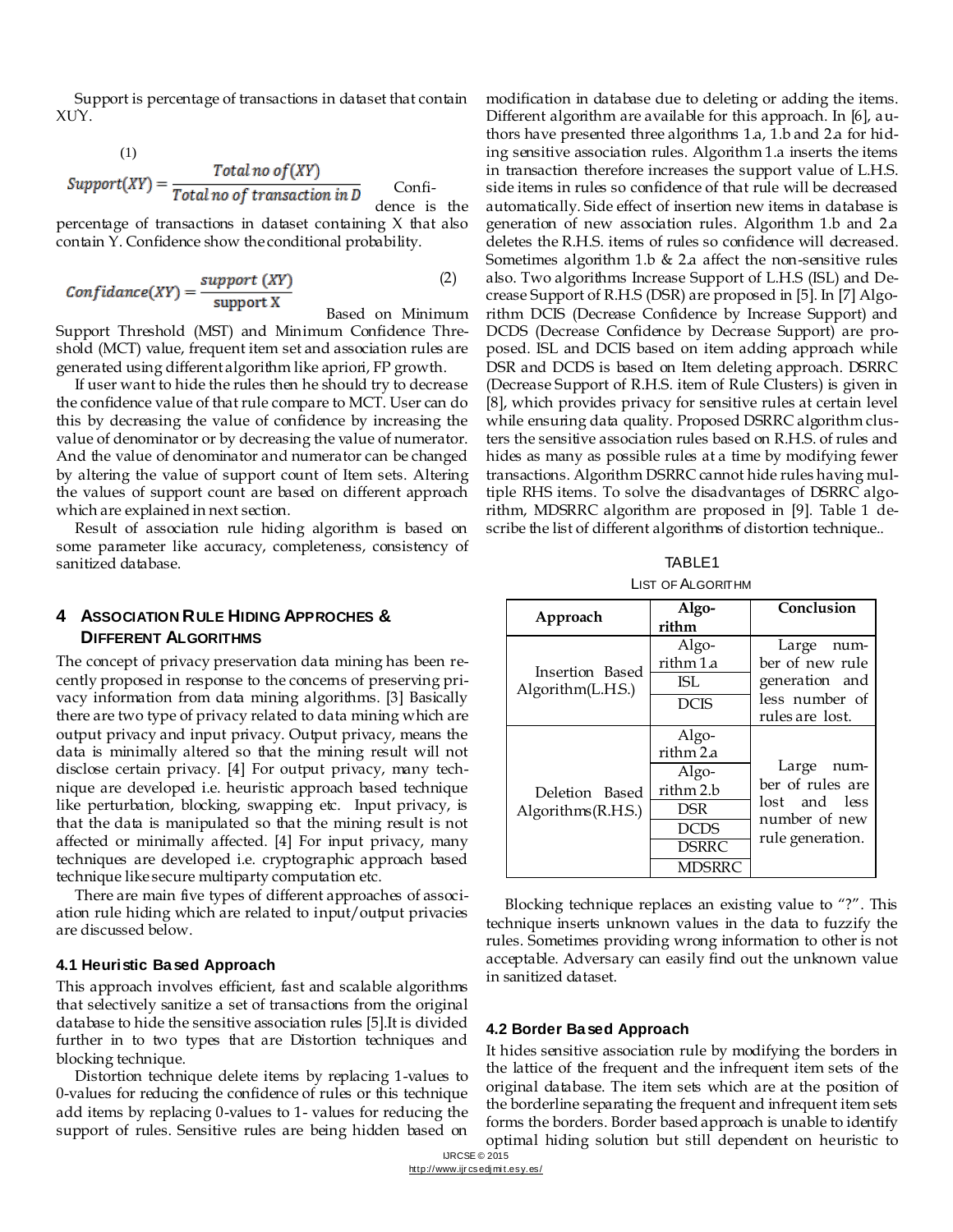decide upon the item modification [10].

## **4.3 Exact Approach**

It formulates the hiding process as constraints satisfaction problem or an optimization problem which is solved by integer programming. It tries to minimize the distance between the original database and its sanitized version. It takes high times complexity because of binary integer programing. Authors of [12] introduced the exact methodology to perform sensitive frequent item set hiding based on the notion of a hybrid database generation.

# **4.4 Reconstruction Based Approach**

In this approach, inverse frequent item set mining algorithm is used. Step of reconstruction based approach is discussed below. First select the database D as input and generate the frequent item set (FS). Now convert FS to sanitized FS; FS' doesn't generate the sensitive rules. Now apply inverse frequent dataset mining algorithm are used to convert FS' to sanitized database D'. The open problem of this approach is to restrict the number of transactions in the new database.

# **4.5 Cryptography Based Approach**

It is used for multiparty computation, when database is distributed among several sites. Multiple parties may wish to share their private data, without leaking any sensitive information at their end. This approach is divided in two types: vertically partitioned distributed data and horizontally partitioned distributed data. Authors in [13], proposed a secure approach for sharing association rules when data are vertically partitioned. In terms of communication cost this approach is very effective, but it is very expensive for large amount of datasets. The authors in [14] addressed the secure mining of association rules over horizontal partitioned data.

# **5 PROCESS FLOW OF ASSOCIATION RULE HIDING**

In this section, steps of association rules hiding process are discussed. Figure 1 represents the flow of process.



fig1. Process flow of association rule hiding

Database (D) is taken as input. Then apply apriori/FP

growth algorithm on D. It generates frequent items and using it, association rule generation algorithm generates rules (AR).User select the sensitive association rules (SR) from AR. Then apply association rule hiding algorithm and generates sanitized database (D').when applying rule generation algorithm on D' then D' never generates the SR. Output is (AR-SR).

# **6 PERFORMANCE PARAMETERS**

Evolution parameter are used to evaluating the performance of association rule hiding algorithms. Detailed description of parameter are discussed below. [15]

## **6.1 Efficiency**

Space requirements, CPU-time and communication required for hiding are used to measured efficiency. Good performance in terms of resources allocated.

# **6.2 Scalability**

It is measured in terms of good performance for varying sizes of input datasets. Hiding failure: It is the percentage of the portion of information that fails to be hidden. It is derived by, HF =  $|Rs(D')| / |Rs(D)|$  where,  $|Rs(D')|$  are the number of sensitive rules appearing in the sanitized database and  $|Rs(D)|$  are the number of sensitive rules in the original database.

# **6.3 Data quality**

Data quality parameters are accuracy measure, completeness, consistency which is in relationship to preservation of original data values and of data mining results.

## **6.4 Ghost Rules**

It shows percentages of rules that are not present in the original database but can be derived from sanitized database.

# **6.5 Privacy level**

It measures the degree of uncertainty according to which the protected information can still be predicted.

## **6.6 Dissimilarity**

It shows difference between original database and sanitized database.

## **6.7 Lost Rules cost**

It measures the number of no sensitive association rules found in the original database but not in sanitized database.

# **7 CONCLUSION**

In this survey we have discussed the requirement of privacy preservation in data mining. We have also described the steps of association rule hiding techniques in PPDM. We briefly discussed the various approaches and algorithms of association rule hiding. We conclude that performance parameters described in section 6 are used to analyze the different algorithms and approaches. Based on survey papers, it has been found that Heuristic Approach is the most widely used approach for rule hiding purpose. We may develop hybrid ap